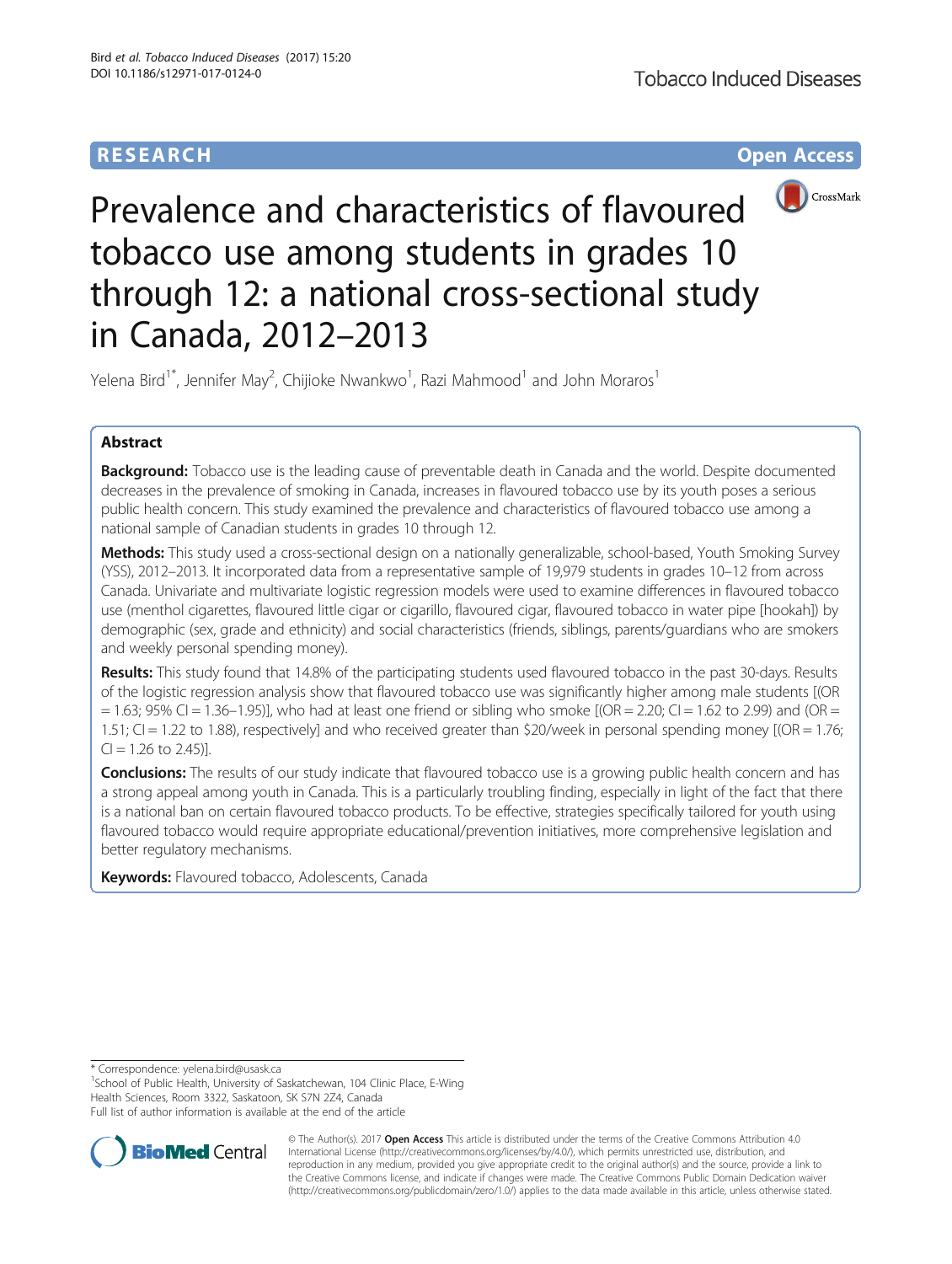# Background

Tobacco use is the leading cause of preventable death in Canada and the world [[1\]](#page-5-0). It has been associated with a range of medical conditions known to cause significant morbidity and mortality [\[1\]](#page-5-0). Current global estimates of the mortality from tobacco stand at 6 million deaths annually [\[2\]](#page-5-0). Since the 1990's, intense public health efforts have concentrated in reducing the burden of disease resulting from tobacco. These actions have effectively contributed to a steady decline of smoking rates over time [\[3](#page-5-0), [4](#page-5-0)]. In Canada, it is estimated that the prevalence of smoking is currently at its lowest point in nearly two decades [\[4](#page-5-0)] and the average number of cigarettes smoked daily has decreased by more than 2 cigarettes since 1999 [[3\]](#page-5-0).

These encouraging trends are threatened by the documented growing appeal of flavoured tobacco (menthol cigarettes, flavoured little cigar or cigarillo, flavoured cigar, flavoured tobacco in water pipe [hookah]) among youth [\[5](#page-5-0), [6](#page-5-0)]. It has been reported that approximately 2 of every 5 current youth smokers (approximately 126,000 young Canadians), use flavoured tobacco [\[7](#page-5-0)]. These tobacco products come in flavours that appeal to youth including vanilla, chocolate, bubblegum, watermelon, cherry, and strawberry. They are packaged in enticing colours aimed at youth and carry no health warnings. They are associated with less throat and upper respiratory tract irritation, which makes it easier to start and continue to smoke them and exposes youth to the long term effects of nicotine [\[8](#page-5-0)]. This puts youth at risk to become addicted and establish use patterns that persist into adulthood, making them life-long tobacco consumers [[9\]](#page-5-0).

Flavoured tobacco products have been falsely advertised as possible aids for smoking cessation and harm reduction by the tobacco industry [\[10](#page-5-0)]. Thus, it is not surprising to find that most young flavoured tobacco users believe them to be less harmful than regular cigarettes [[11](#page-5-0)–[13](#page-5-0)]. Similarly, one third of adults sampled in a US study believed the harmful effects of flavoured tobacco to be minimal [[14](#page-5-0)]. These erroneous beliefs are fundamentally premised on an effective but misleading marketing campaign by the tobacco industry [[15](#page-5-0)] and stand in stark contrast to the mounting evidence in the literature that details a number of deleterious effects attributed to the use of flavoured tobacco [\[16](#page-5-0)–[18\]](#page-5-0).

In Canada, concerns over the health effects of flavoured tobacco products [[5,](#page-5-0) [19](#page-6-0)] along with their rise in popularity among youth [\[20](#page-6-0)] led the Canadian government to implement Bill C-32 in July 2010 [\[21](#page-6-0)]. Bill C-32 prohibits the sale of cigarettes, little cigars and cigarillos, and blunt wraps that weigh less than 1.4 g and contain flavouring agents (excluding menthol). However, Bill C-32 does not cover all tobacco products and many manufacturers simply increased the weight of their products to more than 1.4 g to circumvent the law. Thus despite the national ban, it has been reported that more than half of high school students in Canada who smoke, use flavoured tobacco [[6\]](#page-5-0).

Flavoured tobacco use among Canadian youth is the result of a set of complex and dynamic interactions between youth and their social environment. However, the interactions between their demographic (sex, grade and ethnicity) and social characteristics (friends, siblings, parents/guardian who are smokers and weekly personal spending money) have not been sufficiently studied. The present study aims to use a large, nationally representative sample in order to identify the prevalence and characteristics associated with the use of flavoured tobacco among Canadian students in grades 10 through 12.

## **Methods**

### Study design

This study used a cross-sectional, stratified design on a nationally generalizable, school-based Youth Smoking Survey (YSS) in 2012–2013. Stratification was based on the health region smoking rates (as determined by the Canadian Community Health Survey data), the participating school's postal code and the population size of major metropolitan areas [\[22\]](#page-6-0). The survey design and sample weights allow for population-based estimates and have been explained in detail elsewhere [\[23](#page-6-0)].

## **Participants**

The 2012–2013 YSS involved a total of 38,667 student participants from grades 7–12 across 450 schools in Canada. Schools from the province of Manitoba and the Northwest, Nunavut and Yukon territories as well as students living in institutions or on First Nations reserves did not participate in the survey. Research has shown that students in lower grades (7–9) differ significantly from students in higher grades (10–12) with regard to their behaviours and a variety of measures relating to tobacco use [\[24](#page-6-0)]. Our study focused on students in grades  $10-12$  (*n* = 19,979).

# Variables explored

# Outcome variable

The outcome variable was current flavoured tobacco use (past 30-day use). The outcome variable was derived from a question in the YSS asking: "In the last 30-days, did you use any of the following flavoured tobacco products?" Responses included: "menthol cigarettes (Yes/No), flavoured little cigar or cigarillo (Yes/No), flavoured cigar (Yes/No), flavoured tobacco in water pipe (hookah) (Yes/No)." Students who answered yes to any of these four questions were classified as being current flavoured tobacco users.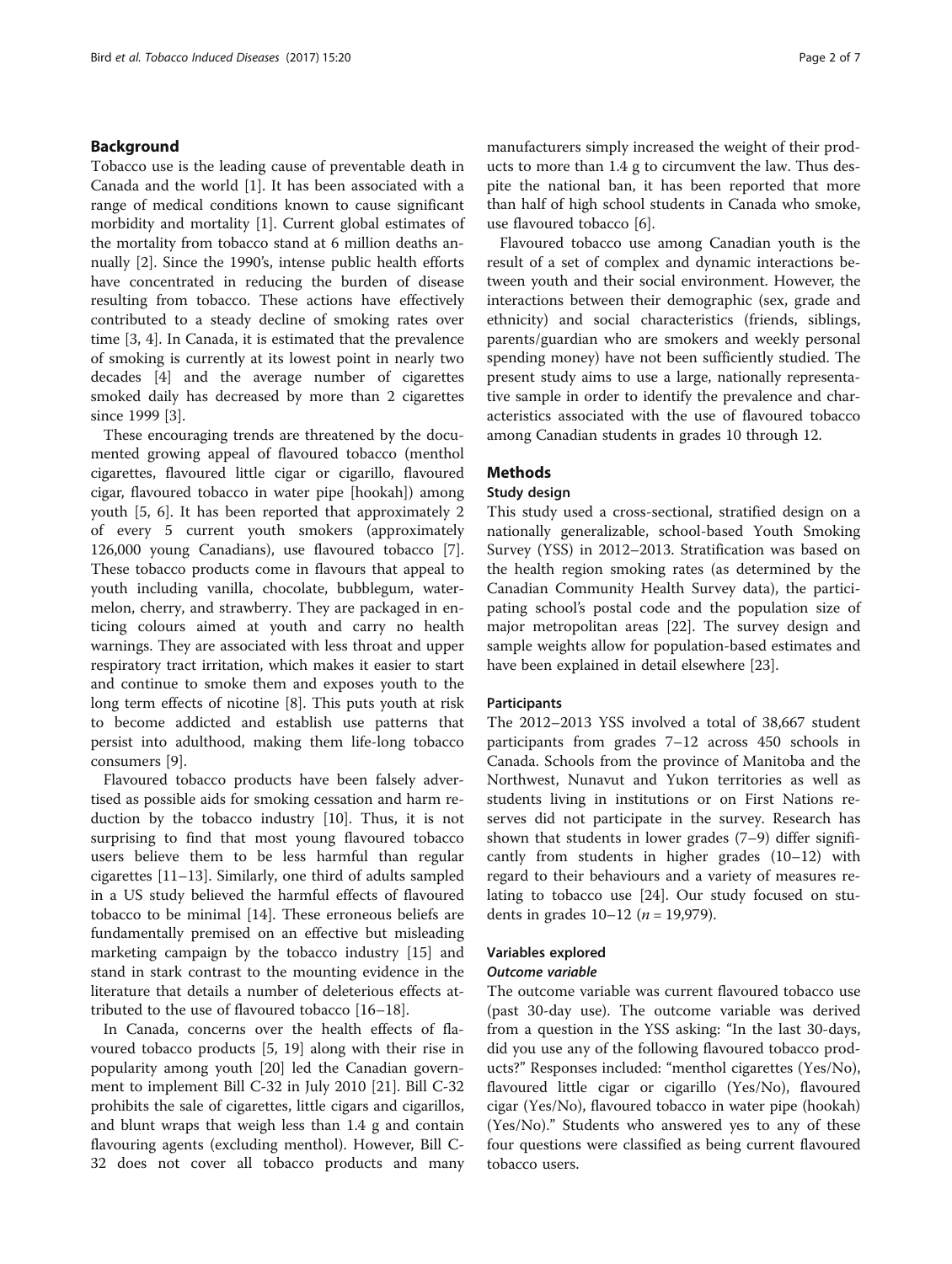#### Independent variables

The independent variables of interest included the respondent's demographic (sex = male/female; ethnicity = White, Black, Asian, Aboriginal, Hispanic; grade = 10– 12) and social characteristics (how many of the respondent's friends, siblings and parents/guardians are smokers  $= 0, 1, 2, 3$  or more; weekly personal spending money =  $$0$  to >  $$100$ ).

# Data analysis

The survey was weighted by the data provider in order to adjust for differential response rates across groups and to allow for generalization of the findings to the Canadian student population [[22](#page-6-0)]. Our study used descriptive analysis to summarize the basic features of the data, looking at frequencies and distributions of the outcome and independent variables of interest. Univariate analysis was conducted to determine the crude association between each of the independent variables (sex, grade, ethnicity, number of friends, siblings, and parents/guardians who smoke and weekly personal spending money) and the outcome variable of interest (flavoured tobacco use). Logistic regression modelling was carried out using the PROC SURVEYLOGISTIC command to examine the relationship between flavoured tobacco use and the independent variables of interest.

Assumptions of logistic regression were checked, and backwards elimination strategy was used, when developing the models. When variables were removed, confounding was assessed at each stage. If there was a change in the effect estimate of the primary predictor by 20% or more with the inclusion of a variable, the variable would be retained in the model as a confounder. All possible two-way interactions involving the predictor variable and the variables of interest were assessed using a  $p$ -value of 0.05 for statistical significance. All analysis was carried out using SAS version 9.3.

# Results

In 2012–2013, 14.8% of the participating students from grades 10–12, self-identified as having used flavoured tobacco over the past 30-days in Canada. Past 30-day use of flavoured tobacco as a percentage was highest among males (18.8%), who attended  $12<sup>th</sup>$  grade (17.4%), and who self-reported being Aboriginal (23.9%), Hispanic (21.3%) and Black (19.0%). Also, youth who used flavoured tobacco products in the past 30-days, reported having one or more friends who smoked (68.3%), one or more siblings who smoked (91.2%), and one or more parents/guardians who smoked (63.9%). In terms of their weekly personal spending, 23.3% reported having greater than \$100 per week to spend on themselves, while 8.7% reported having no personal weekly monies (Table [1](#page-3-0)).

Univariate analysis suggests that sex ( $p < 0.0001$ ), grade  $(p < 0.0003)$ , ethnicity  $(p < 0.0001)$ , friends who smoke  $(p$  $< 0.0001$ ), siblings who smoke ( $p < 0.0001$ ), parents/ guardians who smoke ( $p < 0.0001$ ) and weekly personal spending money  $(p < 0.0001)$  were significantly associated with flavoured tobacco use among students in grades 10–12. Odds ratios are shown in relation to a reference category for each variable (Table [2](#page-4-0)).

Multivariate logistic regression analysis examined the odds of being a flavoured tobacco user. The results found that male students (OR =  $1.63$ ,  $95\%$  CI:  $1.36$  to 1.95), who had at least one friend  $(OR = 2.20, 95\% \text{ CI:})$ 1.62 to 2.99) or sibling (OR = 1.51, CI: 1.22 to 1.88) who smoke and who received greater than \$20/week in personal spending money  $(OR = 1.76; CI = 1.26$  to 2.45) were significantly associated with using flavoured tobacco when compared to students who did not (Table [3\)](#page-4-0).

The variables of "friends who smoke" showed a graded association of a student using flavoured tobacco as the number of friends who smoke increased from one (OR  $= 2.20, 95\%$  CI: 1.62 to 2.99) to two friends (OR  $= 3.80$ , 95% CI: 2.71 to 5.31) and three or more friends who smoke (OR = 7.08, 95% CI: 5.66 to 8.86), when compared to students who reported having no friends who smoke. A similar pattern was seen with siblings who smoke, as individuals who had one sibling ( $OR = 1.51$ , 95% CI: 1.22 to 1.88), two siblings (1.55, 95% CI: 1.09 to 2.20) and three or more siblings who smoke  $(OR = 3.40, 95\% \text{ CI}:$ 2.33 to 4.96) demonstrated a graded association with flavoured tobacco use, when compared to students with no siblings who smoke (see Table [3\)](#page-4-0). There were no statistically significant associations with parent/guardian smokers or by high school grade (grade 10, 11, 12) and a student using flavoured tobacco.

# **Discussion**

This study sought to determine the prevalence and characteristics associated with the use of flavoured tobacco among a national sample of Canadian students in grades 10 through 12. It provides insight and adds knowledge to our understanding of flavoured tobacco use among youth in Canada along two discrete but interrelated perspectives (demographic and social).

From a demographic perspective, our study found that 14.8% of the students reported using flavoured tobacco. This is similar to the prevalence reported among high school students in the US [[25\]](#page-6-0) and previous studies in Canada [\[6](#page-5-0), [26](#page-6-0)]. Flavoured tobacco is becoming increasingly popular among students as evidenced by the fact that one out of every three Canadian youth has tried it [[7\]](#page-5-0) and sales have increased by eightfold in six years [[21\]](#page-6-0). This may be a reflection of the widespread belief by youth that flavoured tobacco is a better alternative to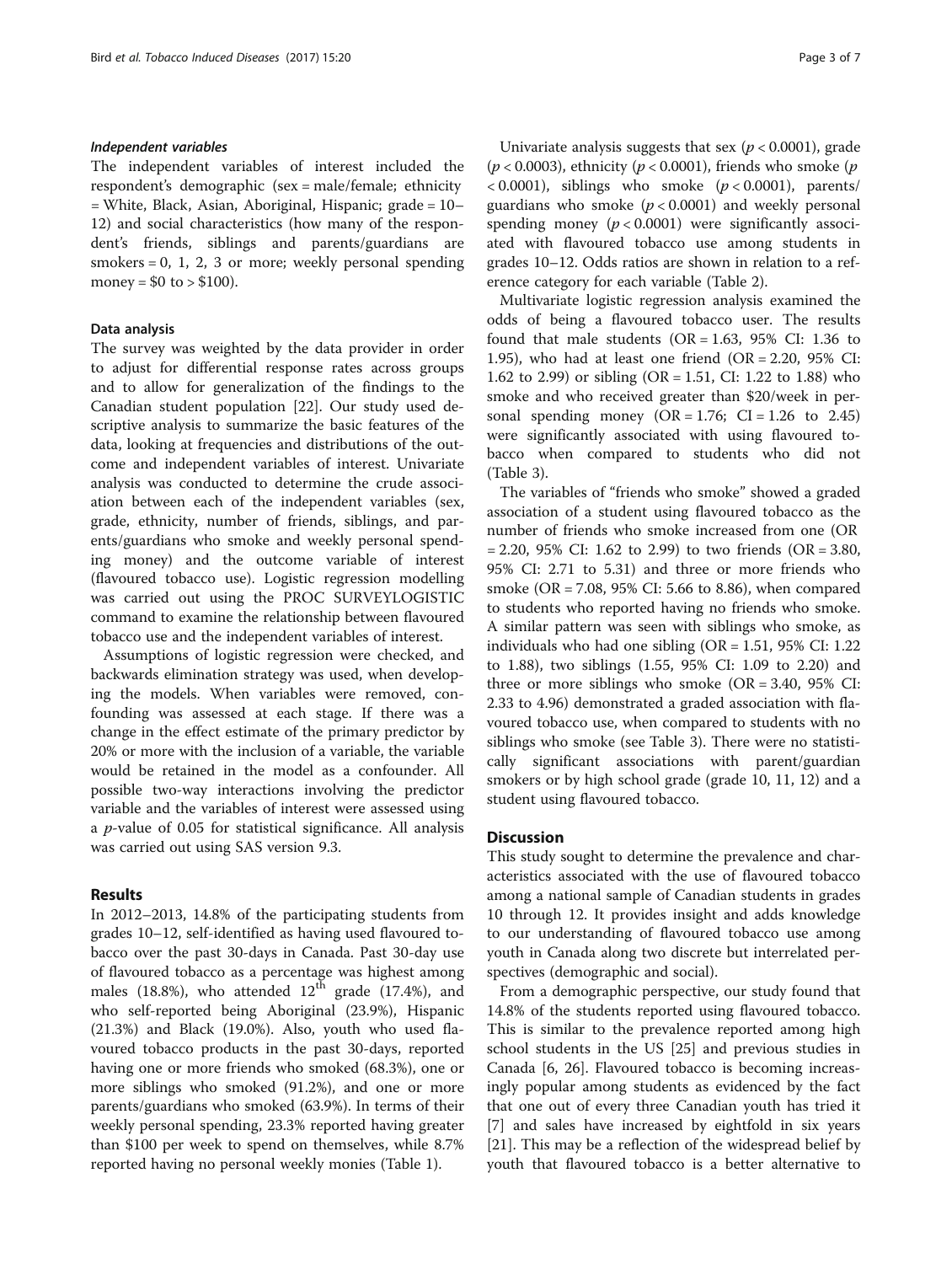<span id="page-3-0"></span>

| <b>Table 1</b> Descriptive characteristics of the study population among 10–12 grade school students in Canada, 2012–2013 |  |  |  |
|---------------------------------------------------------------------------------------------------------------------------|--|--|--|
|---------------------------------------------------------------------------------------------------------------------------|--|--|--|

| Variables                               |               | Flavoured Tobacco<br>Use (Past 30 days) | No Flavoured Tobacco<br>Use (Past 30 days) | Total (N) |
|-----------------------------------------|---------------|-----------------------------------------|--------------------------------------------|-----------|
| Outcome Variable                        |               |                                         |                                            |           |
| Flavoured Tobacco Use<br>(Past 30 days) |               | 14.77%                                  | 85.23%                                     | 19979     |
| Independent Variables                   |               |                                         |                                            |           |
| Sex ( $n = 19979$ )                     | Male          | 18.8%                                   | 81.2%                                      | 9808      |
|                                         | Female        | 10.9%                                   | 89.1%                                      | 10171     |
| Grade                                   | Tenth         | 12.7%                                   | 87.3%                                      | 7544      |
|                                         | Eleventh      | 15.0%                                   | 85.0%                                      | 6982      |
|                                         | Twelfth       | 17.4%                                   | 82.6%                                      | 5453      |
| Ethnicity ( $n = 18818$ )               | White         | 14.5%                                   | 85.5%                                      | 14389     |
|                                         | Black         | 19.0%                                   | 81.0%                                      | 814       |
|                                         | Asian         | 7.5%                                    | 92.5%                                      | 1942      |
|                                         | Aboriginal    | 23.9%                                   | 76.1%                                      | 1270      |
|                                         | Hispanic      | 21.3%                                   | 78.7%                                      | 403       |
| Friend Smokers                          | None          | 4.6%                                    | 95.5%                                      | 9861      |
| $(n = 18048)$                           | One           | 12.1%                                   | 87.9%                                      | 2278      |
|                                         | Two           | 19.7%                                   | 80.3%                                      | 1571      |
|                                         | Three or more | 36.5%                                   | 63.5%                                      | 4338      |
| Sibling Smokers                         | None          | 11.0%                                   | 89.0%                                      | 14149     |
| $(n = 18141)$                           | One           | 23.2%                                   | 76.8%                                      | 2763      |
|                                         | Two           | 25.9%                                   | 74.1%                                      | 718       |
|                                         | Three or more | 42.1%                                   | 57.9%                                      | 511       |
| Parent/Guardian Smokers                 | None          | 10.4%                                   | 89.6%                                      | 10935     |
| $(n = 18921)$                           | One           | 16.5%                                   | 83.5%                                      | 4284      |
|                                         | Two           | 20.1%                                   | 79.9%                                      | 2107      |
|                                         | Three or more | 27.3%                                   | 72.7%                                      | 1595      |
| Weekly Personal Spending                | \$0           | 8.7%                                    | 91.3%                                      | 2783      |
| Money ( $n = 16546$ )                   | $$1 - $5$     | 12.5%                                   | 87.5%                                      | 869       |
|                                         | $$6 - $10$    | 10.3%                                   | 89.7%                                      | 1199      |
|                                         | $$11 - $20$   | 12.6%                                   | 87.4%                                      | 2594      |
|                                         | $$21 - $40$   | 17.1%                                   | 82.9%                                      | 2639      |
|                                         | \$40-\$100    | 16.7%                                   | 83.3%                                      | 2733      |
|                                         | $>$ \$100     | 23.3%                                   | 76.7%                                      | 3729      |

regular tobacco, less harmful to their health and more fun to use [\[15,](#page-5-0) [27](#page-6-0)]. Our findings also demonstrate a progressive rise in flavoured tobacco use with increasing grades 10–12 among Canadian students (16–18 years old). This is a period of identity development, increased curiosity and risk taking behaviour [[28\]](#page-6-0). The tobacco industry, exploits the inherent vulnerability of this transitional period by focusing their trendy marketing and advertising campaigns on themes that resonate with youth such as independence, sophistication, fun and rebellion [[9\]](#page-5-0).

In our study, male students were significantly more likely to use flavoured tobacco compared to females. This was consistent with evidence reported elsewhere in the literature [[11](#page-5-0)–[13](#page-5-0)]. It is possible that male students have higher risk taking proclivities/behaviours along with easier access and higher affordability levels to flavoured tobacco when compared to females. Students who selfidentified as Aboriginal or Hispanic had increased odds of using flavoured tobacco when compared to White students but these differences were not statistically significant. Our results are corroborated by several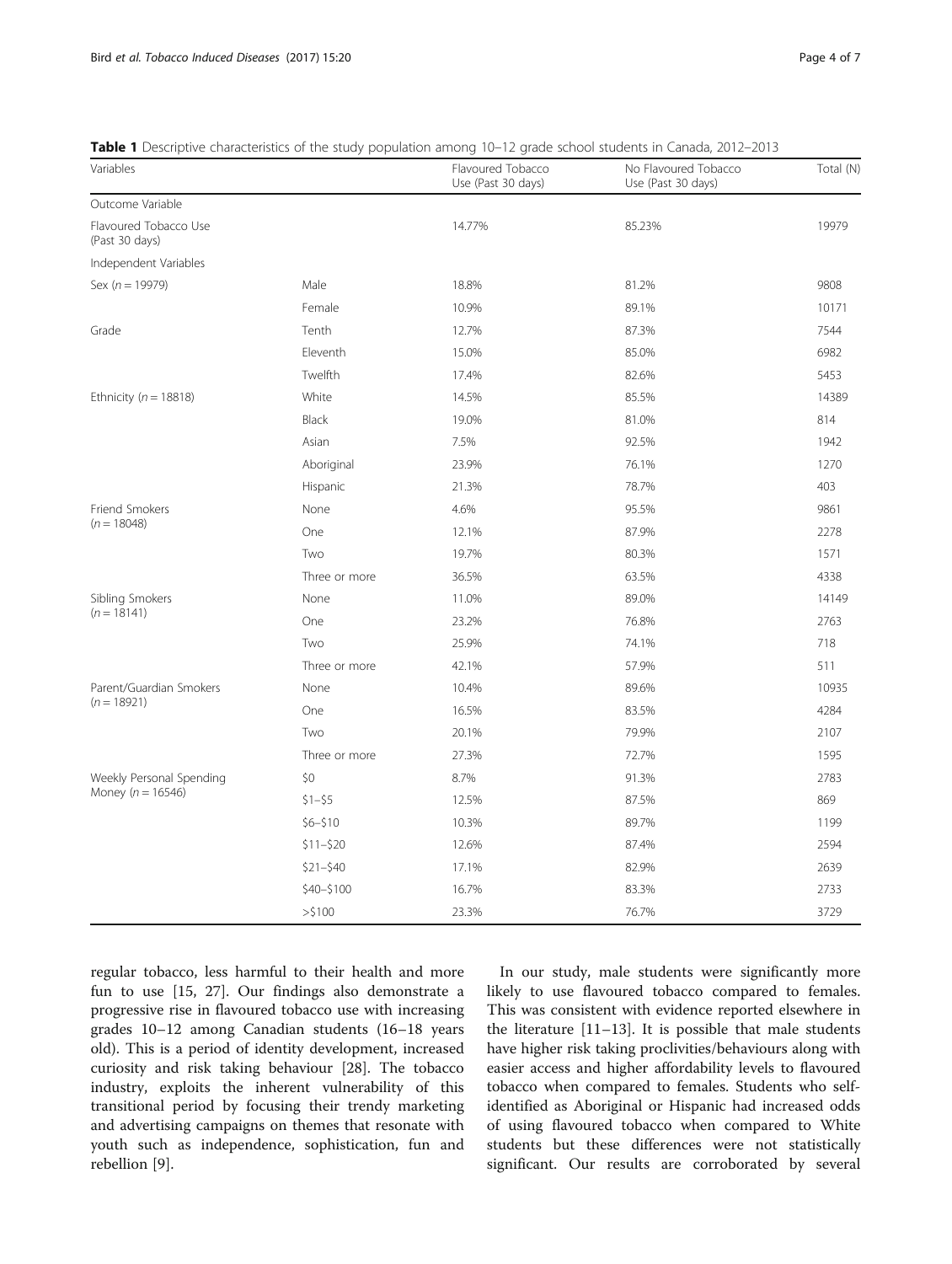| Variables                               |                | Odds Ratio (95% CI:<br>Lower to Upper) | $p$ -value<br>$(\alpha = 0.05)$ |
|-----------------------------------------|----------------|----------------------------------------|---------------------------------|
| Sex (Ref = Female)                      | Males          | 1.73 (1.48 to 2.02)                    | < 0.0001                        |
| Grade ( $Ref = Grade 10$ )              | Grade 11       | 1.20 (1.00 to 1.44)                    | 0.0003                          |
|                                         | Grade 12       | 1.53 (1.24 to 1.87)                    |                                 |
| Ethnicity (Ref = White)                 | Black          | $0.83$ (0.58 to 1.19)                  | < 0.0001                        |
|                                         | Asian          | 0.53 (0.39 to 0.71)                    |                                 |
|                                         | Aboriginal     | 2.17 (1.74 to 2.70)                    |                                 |
|                                         | Hispanic       | 1.49 (1.03 to 2.17)                    |                                 |
| <b>Friend Smokers</b><br>$(Ref = None)$ | 1              | 2.82 (2.05 to 3.88)                    | < 0.0001                        |
|                                         | $\overline{2}$ | 5.28 (3.82 to 7.30)                    |                                 |
|                                         | 3 or more      | 10.47 (8.56 to 12.81)                  |                                 |
| Sibling Smokers<br>$(Ref = None)$       | 1              | 2.82 (2.29 to 3.48)                    | < 0.0001                        |
|                                         | $\overline{2}$ | 3.43 (2.59 to 4.54)                    |                                 |
|                                         | 3 or more      | 7.07 (5.01 to 9.97)                    |                                 |
| Parent/Guardian Smokers                 | 1              | 1.76 (1.44 to 2.15)                    | < 0.0001                        |
| $(Ref = None)$                          | $\overline{2}$ | 2.25 (1.82 to 2.79)                    |                                 |
|                                         | 3 or more      | 3.63 (2.80 to 4.69)                    |                                 |
| Weekly Personal Spending                | $$1 - $5$      | 1.05 (0.72 to 1.53)                    | < 0.0001                        |
| Money (Ref = Zero)                      | $$6 - $10$     | 1.16 (0.81 to 1.68)                    |                                 |
|                                         | $$11 - $20$    | 1.73 (1.28 to 2.34)                    |                                 |
|                                         | $$21 - $40$    | 2.33 (1.75 to 3.09)                    |                                 |
|                                         | $$41 - $100$   | 2.23 (1.65 to 3.00)                    |                                 |
|                                         | > \$100        | 3.76 (2.93 to 4.81)                    |                                 |

<span id="page-4-0"></span>Table 2 Univariate analysis of flavoured tobacco use among 10–12 grade school students in Canada, 2012–2013

Flavoured Tobacco Use = 1 if: Menthol cigarette or Flavoured little cigar or cigarillo or Flavoured cigar or Flavoured tobacco in a water-pipe (hookah) was used in the past 30 days

Flavoured Tobacco Use = 0 if: I did not use any of these things (above) in the past 30 days

Canadian studies that show an increased burden of smoking among Aboriginal youth [\[29, 30](#page-6-0)]. However, there is not much in the literature detailing the smoking situation of Hispanic youth in Canada. This is an area that requires further study as evidence from Mexico [[31](#page-6-0), [32\]](#page-6-0) and the US [[9](#page-5-0), [11\]](#page-5-0) shows that Hispanic youth are at an increased risk for smoking behaviours, including the use of flavoured tobacco [[33\]](#page-6-0).

From a social perspective, we found a significant association between the number of siblings or friends who smoke and the likelihood of a student using flavoured tobacco after adjusting for all other covariates. Interestingly, our study found peers to have a more pronounced influence on students' use of flavoured tobacco when compared to their siblings and even their parents/guardians. There are multiple mechanisms that may help explain this finding. It may be the result of the increased amount of time youth spend with their peers [\[34](#page-6-0)] and the opportunities for social learning [[35\]](#page-6-0), ease of access to flavoured tobacco [[35](#page-6-0)–[37](#page-6-0)] and direct pressures to

| <b>Table 3</b> Factors associated with flavoured tobacco use by logistic |
|--------------------------------------------------------------------------|
| regression analyses among 10–12 grade school students in Canada,         |
| 2012–2013                                                                |

| Variables                                      |                | Odds Ratio (95% CI:<br>Lower to Upper) | <i>p</i> -value<br>$(\alpha = 0.05)$ |
|------------------------------------------------|----------------|----------------------------------------|--------------------------------------|
| Sex (Ref = Female)                             | Males          | $1.63$ (1.36 to 1.95)                  | < 0.0001                             |
| Ethnicity (Ref = White)                        | <b>Black</b>   | 0.94 (0.60 to 1.45)                    | 0.0470                               |
|                                                | Asian          | 0.65 (0.46 to 0.92)                    |                                      |
|                                                | Aboriginal     | 1.19 (0.88 to 1.60)                    |                                      |
|                                                | Hispanic       | 1.32 (0.84 to 2.08)                    |                                      |
| Friend Smokers<br>(Ref = None)                 | 1              | 2.20 (1.62 to 2.99)                    | < 0.0001                             |
|                                                | $\overline{2}$ | 3.80 (2.71 to 5.31)                    |                                      |
|                                                | 3 or more      | 7.08 (5.66 to 8.86)                    |                                      |
| Sibling Smokers                                | 1              | 1.51 (1.22 to 1.88)                    | < 0.0001                             |
| $(Ref = None)$                                 | 2              | 1.55 (1.09 to 2.20)                    |                                      |
|                                                | 3 or more      | 3.40 (2.33 to 4.96)                    |                                      |
| Weekly Personal Spending<br>Money (Ref = Zero) | $$1 - $5$      | $1.05$ (0.68 to 1.62)                  | < 0.0001                             |
|                                                | \$6–\$10       | 1.12 (0.71 to 1.76)                    |                                      |
|                                                | \$11–\$20      | 1.23 (0.87 to 1.76)                    |                                      |
|                                                | $$21 - $40$    | 1.76 (1.26 to 2.45)                    |                                      |
|                                                | \$41-\$100     | 1.62 (1.17 to 2.26)                    |                                      |
|                                                | $>$ \$100      | 2.46 (1.82 to 3.33)                    |                                      |

Flavoured Tobacco Use = 1 if: Menthol cigarette or Flavoured little cigar or cigarillo or Flavoured cigar or Flavoured tobacco in a water-pipe (hookah) was used over the past 30 days

Flavoured Tobacco Use = 0 if: I did not use any of these things (above) in the last 30 days

identify, bond and gain their respect and acceptance at this critical time of their development [\[38\]](#page-6-0).

Finally, we found that the more money a student had available to spend in a week, the higher the likelihood of them using flavoured tobacco. Several studies have associated youth's access to spending money with their risk of smoking [[6,](#page-5-0) [39](#page-6-0), [40\]](#page-6-0). A study in Ontario, Canada, found that even small differences in weekly spending allowance had an incremental and significant impact on the smoking status among youth. It reported that students who had less than \$10 per week were significantly less likely to be smokers, those with \$20 per week were significantly more likely to be experimental smokers, and students with more than \$30 per week were significantly more likely to be current smokers [\[40](#page-6-0)].

## Strengths and limitations

Flavoured tobacco use as defined for the purposes of this study represented use in the past 30-days. This time limitation may not allow us to adequately determine the volume or frequency of use. Secondly, there were no objective measures of flavoured tobacco use since all the measures in the study were self-reports. Third, the YSS is a school-based survey and therefore, youth who do not attend school were excluded from our sample.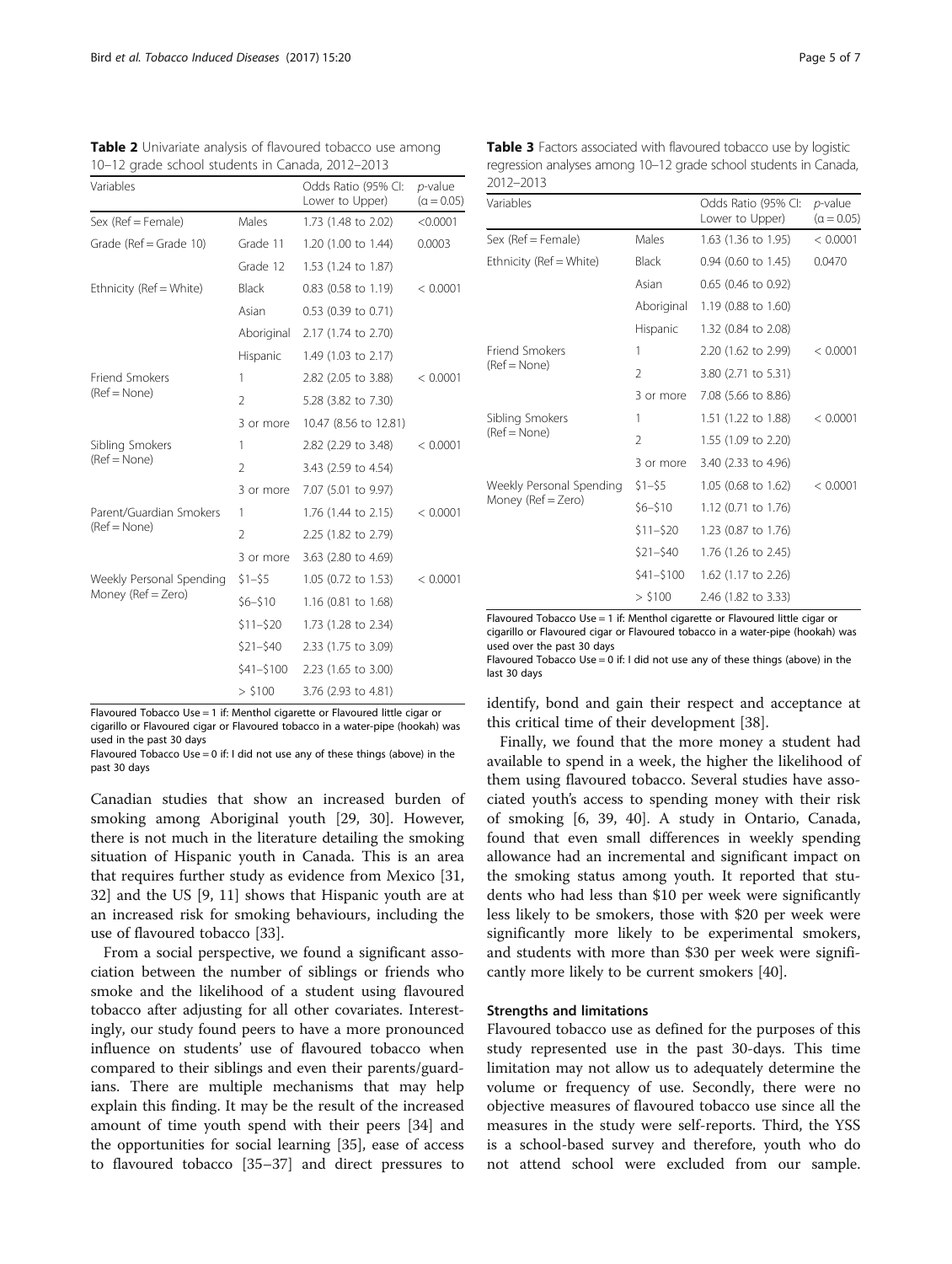<span id="page-5-0"></span>Lastly, the study used of a cross-sectional design and therefore, it is unable to draw causal inferences between the variables studied and flavoured tobacco use. Despite the aforementioned limitations, this study also has a number of significant strengths. It used a national sample that was large in size and representative in scope and specifically looked to identify the prevalence and demographic and social characteristics in the use of flavoured tobacco among Canadian students in grades 10–12.

## Conclusions

The results of our study show that flavoured tobacco use is a growing public health concern and has a strong appeal among youth in Canada. This is a particularly troubling finding, especially in light of the fact that there is a national ban on certain flavoured tobacco products. To be effective, strategies specifically tailored for youth using flavoured tobacco would require appropriate educational/prevention initiatives, more comprehensive legislation and better regulatory mechanisms. These interventions are urgently needed in order to prevent erosion and safeguard the significant gains made in our efforts to reduce smoking rates in Canada.

#### Abbreviations

US: United States; YSS: Youth smoking survey

#### Acknowledgments

The Youth Smoking Survey is a product of the pan-Canadian capacity building project funded through a contract between Health Canada and the Propel Centre for Population Health Impact from 2008 through 2011. The YSS consortium includes Canadian tobacco control researchers from all provinces and provided training opportunities for university students at all levels. The views expressed herein do not necessarily represent the views of Health Canada. We gratefully acknowledge The Propel Centre for Population Health Impact for kindly granting us access to the micro-files of the Health Data Repository.

#### Funding

This research was supported in part by a matching collaborative grant from the Lung Association of Saskatchewan and the School of Public of Public Health, University of Saskatchewan.

#### Availability of data and materials

All data and materials are stored in the Health Data Repository, The Propel Centre for Population Health Impact, University of Waterloo, Ontario, Canada.

#### Authors' contributions

YB, JM and JMs were involved in the study conception and design. RM, CN and JMs were responsible for the data analysis. All authors contributed to the discussion, interpreted the findings, helped write, reviewed/edited the manuscript for intellectual content, and read and approved the final manuscript.

#### Competing interests

The authors declare that they have no competing interests.

#### Consent for publication

Not applicable.

#### Ethics approval and consent to participate

The Youth Smoking Survey (YSS) was implemented with the cooperation, support and funding of Health Canada, and conducted by a consortium of researchers across Canada and coordinated centrally by the Propel Centre for Population Health Impact, University of Waterloo. It was approved by the Health Canada Research Ethics Board, and appropriate school board and public health ethics committees. Responding to this survey was voluntary.

#### Publisher's Note

Springer Nature remains neutral with regard to jurisdictional claims in published maps and institutional affiliations.

#### Author details

<sup>1</sup>School of Public Health, University of Saskatchewan, 104 Clinic Place, E-Wing Health Sciences, Room 3322, Saskatoon, SK S7N 2Z4, Canada. <sup>2</sup>Health Promotion, Lung Association of Saskatchewan, Saskatoon, Canada.

Received: 6 November 2016 Accepted: 20 March 2017 Published online: 24 March 2017

#### References

- 1. World Health Organization. Tobacco, Fact Sheet. 2016. [http://www.who.int/](http://www.who.int/mediacentre/factsheets/fs339/en/) [mediacentre/factsheets/fs339/en/](http://www.who.int/mediacentre/factsheets/fs339/en/). Accessed 9 July 2016.
- 2. Shields M. The Journey to Quitting Smoking. Statistics Canada Health Reports. 2005;16(3). Statistics Canada Catalogue no. 82-003. [http://www.statcan.gc.ca/](http://www.statcan.gc.ca/studies-etudes/82-003/archive/2005/7839-eng.pdf) [studies-etudes/82-003/archive/2005/7839-eng.pdf.](http://www.statcan.gc.ca/studies-etudes/82-003/archive/2005/7839-eng.pdf) Accessed 9 July 2016.
- 3. Reid JL, Hammond D, Rynard VL, et al. Tobacco Use in Canada: Patterns and Trends, 2014 edition. Waterloo, ON: Propel Centre for Population Health Impact, University of Waterloo.<http://www.tobaccoreport.ca/2014/>. Accessed 9 July 2016
- 4. Statistics Canada. Health fact sheets, smoking. 2014. [http://www.statcan.gc.](http://www.statcan.gc.ca/pub/82-625-x/2015001/article/14190-eng.htm#n1) [ca/pub/82-625-x/2015001/article/14190-eng.htm#n1](http://www.statcan.gc.ca/pub/82-625-x/2015001/article/14190-eng.htm#n1). Accessed 9 July 2016.
- 5. Minaker LM, Alanna S, Nghia N, Sunday A, Manske SR. Cigarette smoking susceptibility among youth alternate tobacco product users: implications of flavoured tobacco from a national cross-sectional Canadian sample (YSS) 2012/2013). BMJ Open. 2015;5:e009549.
- 6. Minaker LM, Ahmed R, Hammond D, Manske SR. Flavored tobacco use among Canadian students in grades 9 through 12: prevalence and patterns from the 2010–2011 youth smoking survey. Prev Chronic Dis. 2014;11:E102.
- 7. Health Canada. Summary of results of the youth smoking survey 2012–2013. 2014. [https://www.canada.ca/en/health-canada/services/publications/](https://www.canada.ca/en/health-canada/services/publications/healthy-living/summary-results-youth-smoking-survey-2012-2013.html) [healthy-living/summary-results-youth-smoking-survey-2012-2013.html.](https://www.canada.ca/en/health-canada/services/publications/healthy-living/summary-results-youth-smoking-survey-2012-2013.html) Accessed 1 Mar 2017.
- World Health Organization. The scientific basis for tobacco product regulation: report of a WHO study group. 2007. Available from: [http://www.who.int/](http://www.who.int/tobacco/global_interaction/tobreg/9789241209458.pdf) [tobacco/global\\_interaction/tobreg/9789241209458.pdf](http://www.who.int/tobacco/global_interaction/tobreg/9789241209458.pdf). Accessed 17 Jan 2017.
- 9. US Department of Health and Human Services. Preventing tobacco use among youth and young adults: a report of the Surgeon General. Atlanta, GA, CDC; 2012. [https://www.surgeongeneral.gov/library/reports/preventing](https://www.surgeongeneral.gov/library/reports/preventing-youth-tobacco-use/)[youth-tobacco-use/.](https://www.surgeongeneral.gov/library/reports/preventing-youth-tobacco-use/) Accessed 14 Feb 2017.
- 10. Richardson A, Ganz O, Vallone D. Tobacco on the web: surveillance and characterisation of online tobacco and e-cigarette advertising. Tob Control. 2014;24(4):341–7.
- 11. King BA, Tynan MA, Dube SR, Arrazola R. Flavored-little-cigar and flavoredcigarette use among U.S. middle and high school students. J Adolesc Health. 2014;54(1):40–610.
- 12. Leatherdale ST, Rios P, Elton-Marshall T, Burkhalter R. Cigar, cigarillo, and little cigar use among Canadian youth: are we underestimating the magnitude of this problem? J Prim Prev. 2011;32(3-4):161–7010.
- 13. Delnevo C, Giovenco D, Ambrose B, Corey C, Conway K. Preference for flavoured cigar brands among youth, young adults and adults in the USA. Tob Control. 2014;24(4):389–94.
- 14. King B, Dube S, Tynan M. Flavoured cigar smoking among U.S. Adults: findings from the 2009-2010 National Adult Tobacco Survey. Nicotine Tob Res. 2012;15(2):608–14.
- 15. Lewis MJ, Wackowski O. Dealing with an innovative industry: a look at flavored cigarettes promoted by mainstream brands. Am J Public Health. 2006;96(21):244–51.
- 16. Hoffman AC. The health effects of menthol cigarettes as compared to non-menthol cigarettes. Tob Induc Dis. 2011;9 Suppl 1:S7.
- 17. Villanti A, Richardson A, Vallone D, Rath J. Flavored tobacco product use among U.S. young adults. Am J Prev Med. 2013;44(4):388–91.
- 18. El-Zaatari Z, Chami H, Zaatari G. Health effects associated with waterpipe smoking. Tob Control. 2015;24 Suppl 1:i31–43.